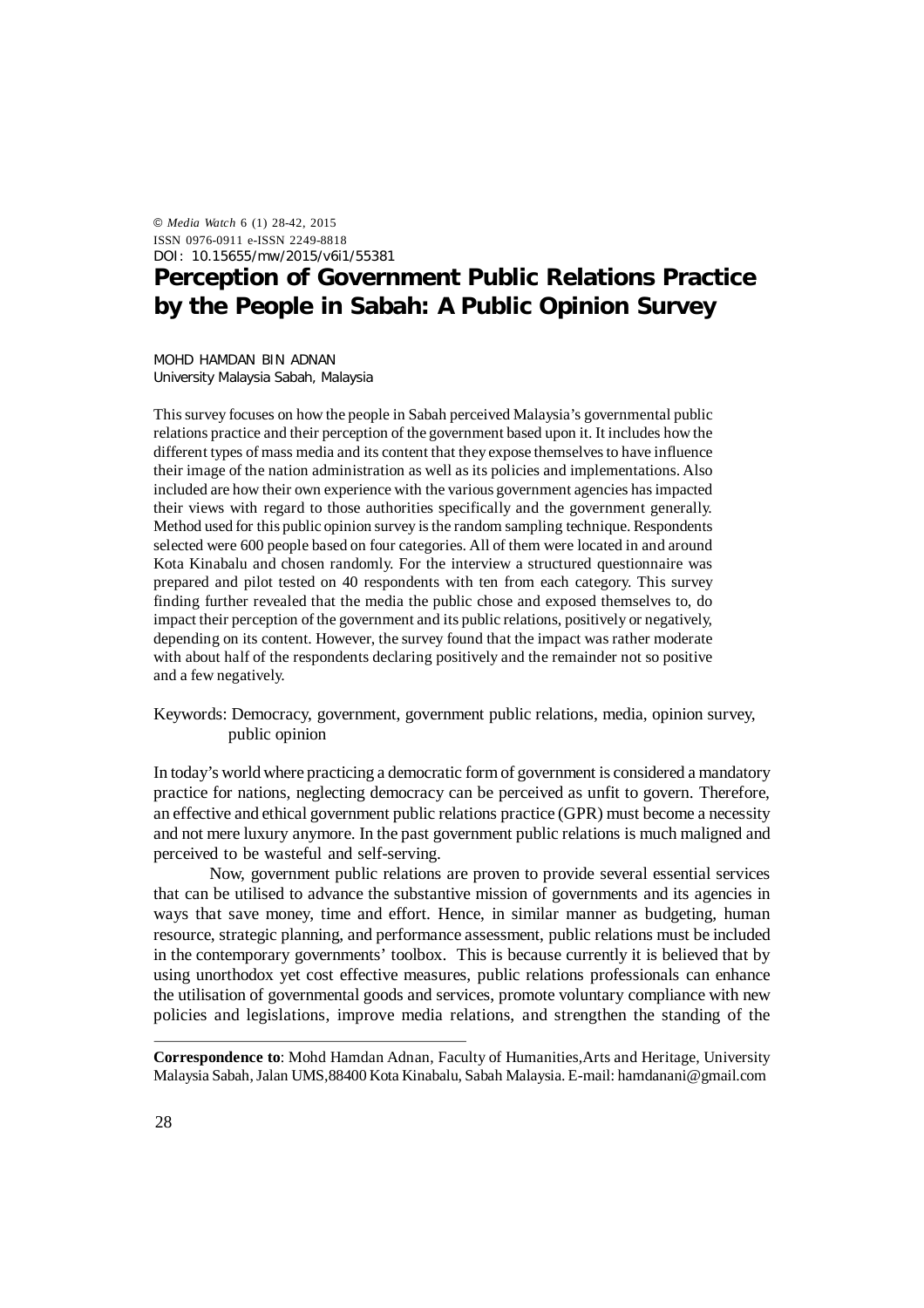government and its agencies with the people at large. Therefore, in Malaysia, public relations in government should have a natural and welcoming role as good governance reflect sensitivity to public opinion and the belief that it work best when citizens are well-informed.

On the other hand, Baskin, Aronoff and Lattimore (1997) believed that the most basic function of government public relations are to help define and achieve government objectives and programmes, to enhance government responsiveness and services, and to provide the public with sufficient information to permit self-government. It includes promoting cooperation and confidence between citizens and their government. This in turn requires government to be accessible, accountable, consistent, and to uphold integrity which is again the top task of government public relation (GPR).

Simultaneously, today governments are expected to provide high quality services that citizens appreciate or value; advocate increasing managerial autonomy, particularly by reducing central agency controls; demand, measure and reward both organisational and individual performance; recognise the importance of providing the human and technological resources that managers require to meet their performance targets, and is receptive to competition and remains open-minded about which public responsibilities should be performed by civil servants as opposed to the private sector (Mohd Hamdan, 2010, pg 59).

According to the Department of Information the philosophical basis of Malaysia's GPR and communication is based on the Federal Constitution. The Constitution guarantees the citizens certain fundamental rights while prescribing their duties and obligations to the state and society. Even non-citizens have their rights, for example, equality before the law (https://www.kpwkm.gov.my).

As Malaysia follows a system of government that is based on democratic principles that respect the rights of individuals, including their opinions, the government is by popular consent. Under a system where general elections are held every five years, the government has to seek a fresh mandate from the people when it wishes to be returned. As such, any government in Malaysia must justify its policies and actions to the people and have a positive image if it wants to retain its position. This means any government in Malaysia must practice good government public relations with two-way communication and interactive relationship to win the heart and mind of the people. Further, this means government public relations Officers (GPRO) must be a media expert in terms of usage and relationship.

In Malaysia the Ministry of Information, Communication and Culture (MICCM) operates and co-ordinates all government's mass media activities, particularly through its three main departments – Broadcasting, Information and the National Film Board (Filem Negara). In fact, the MICCM is responsible in planning, implementation is responsible in planning, implementation and coordination on all policies related to three vital sectors; namely information, communications and culture. The vision of MICCM is to be the pioneer in promoting the 1 Malaysia Concept based on the National Principles to achieve a harmonious and gracious nation. The Ministry's main aspiration is to enhance Malaysia as a global ICT hub in the region, to ensure information from all sources of media is accurate and precise and to preserve thus promotes Malaysia's heritage and culture to the World (https:// www.kpwkm.gov.my).

In most government campaigns the mass media are fully utilised. Included are radio and television as well as newspapers and magazines. Further included are mobile units of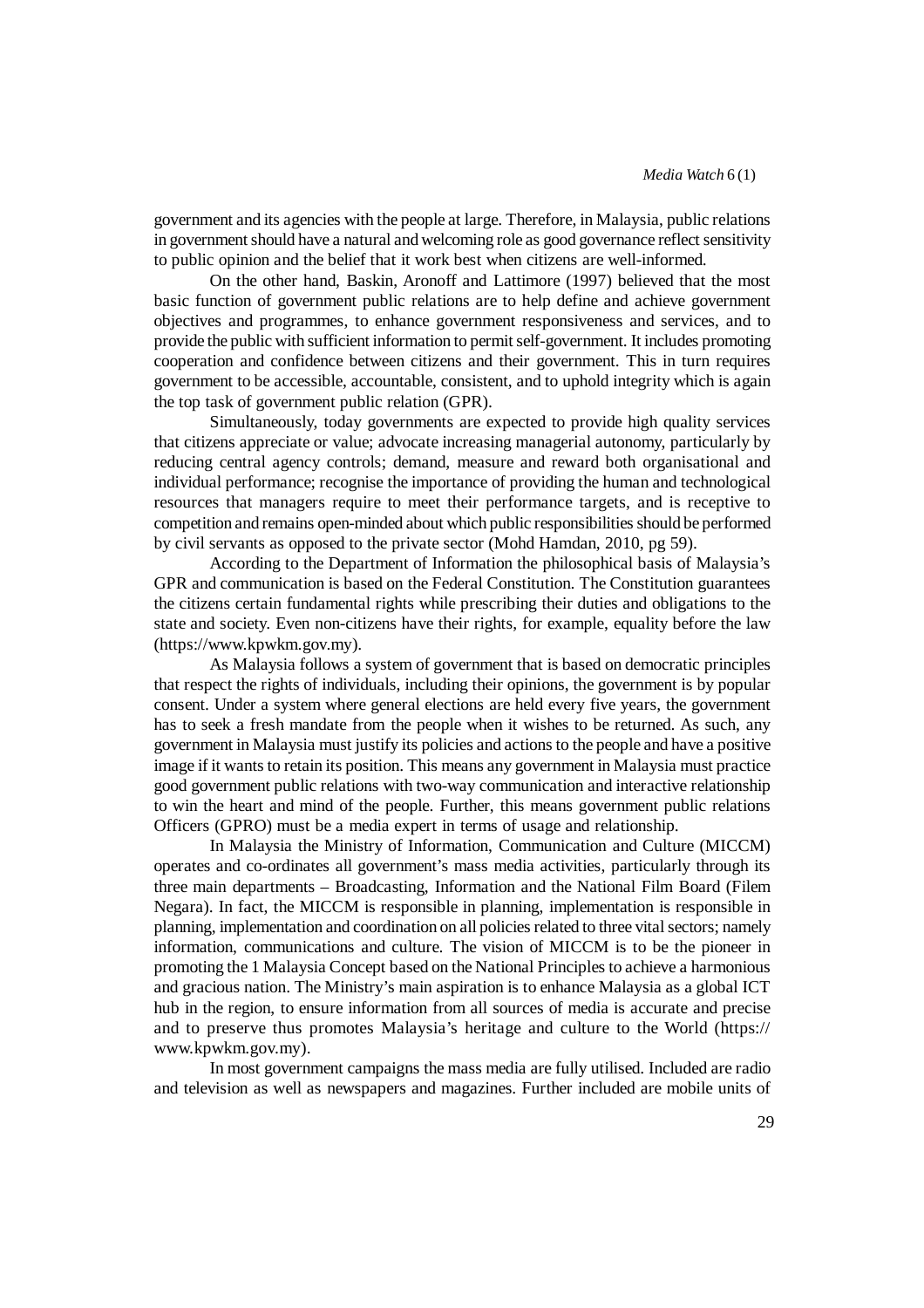the Department of Information who not only give talks all over the country but also organise shows, exhibitions and printed literature. However, according to a former Director General of the Department of Information Mohd Kaus Salleh (1990) the mass media played a crucial role in helping the government to explain to the people. Also, the media shape and condition the attitudes, beliefs and values of the people. Thus, mass media are an essential ally of any government wanting to cultivate and sustain their positive image and position. Without adequate positive media coverage any government may not be optimally visible and having a good image.

Today, the social media is also fully utilised. In fact, to get to the young the social media have become an effective channel. In the last two elections one of the main reason for the opposition political parties doing very well was attributed to their effective use of social media. Thus, the need for GPRO to be computer and Internet savvy is imperative.

Therefore, with the media very rapidly becoming increasingly sophisticated with better penetration and pervasiveness as well as being able to be customised, personalised and interactive their influence are boosted tremendously making it a boon and a bane for public relations professionals, especially for those serving governments. In a government practicing good governance it surely would be a boon while for those working for less than democratic it would be bane for it would be almost impossible to contain or manage information. This is particularly so for the social media. The ability to work well with the media and to be an expert at utilising social media is an increasing challenge for government public relations anywhere in the world. Therefore, this survey includes examining the impact of mass media on GPR as perceived by the Sabah respondents.

# **Methodology, Demographics, Objectives and Concepts**

The methodology used for this study is random survey of which an opinion poll is conducted. It is a survey of public opinion from a particular sample. This opinion poll is designed to represent the opinions of a selected population of which the respondents are chosen at random. An interpersonal interviews approach is conducted using a series of questions and then extrapolating generalities in a ration within confidence intervals. This method is used because it best suits situations where not much information is available about the population and data collection can be efficiently conducted on randomly distributed items, or where the cost of sampling is small enough to make efficiency less important than simplicity. The principle of simple random sampling is that every object has the same probability of being chosen. However, for the purpose of this study biases associated with responses, wording of questions and coverage were taken into account.

The survey was conducted with the help of 50 students taking the Government Public Relations course in the Faculty of Humanities, Arts and Heritage, Universiti Malaysia Sabah (UMS). Together with the writer they have helped formulate the questionnaires and pre test it with the four categories of respondents numbering 40 persons with 20 males and 20 females. Based on the pre-test, the questionnaires were fine tuned to meet the set objectives. The Statistical Packages for Social Sciences or SPSS was used to analyse the survey findings.

For this study 600 respondents in around Kota Kinabalu were chosen at random. They were divided into 300 males and 300 females and sub-categorised into 150 students of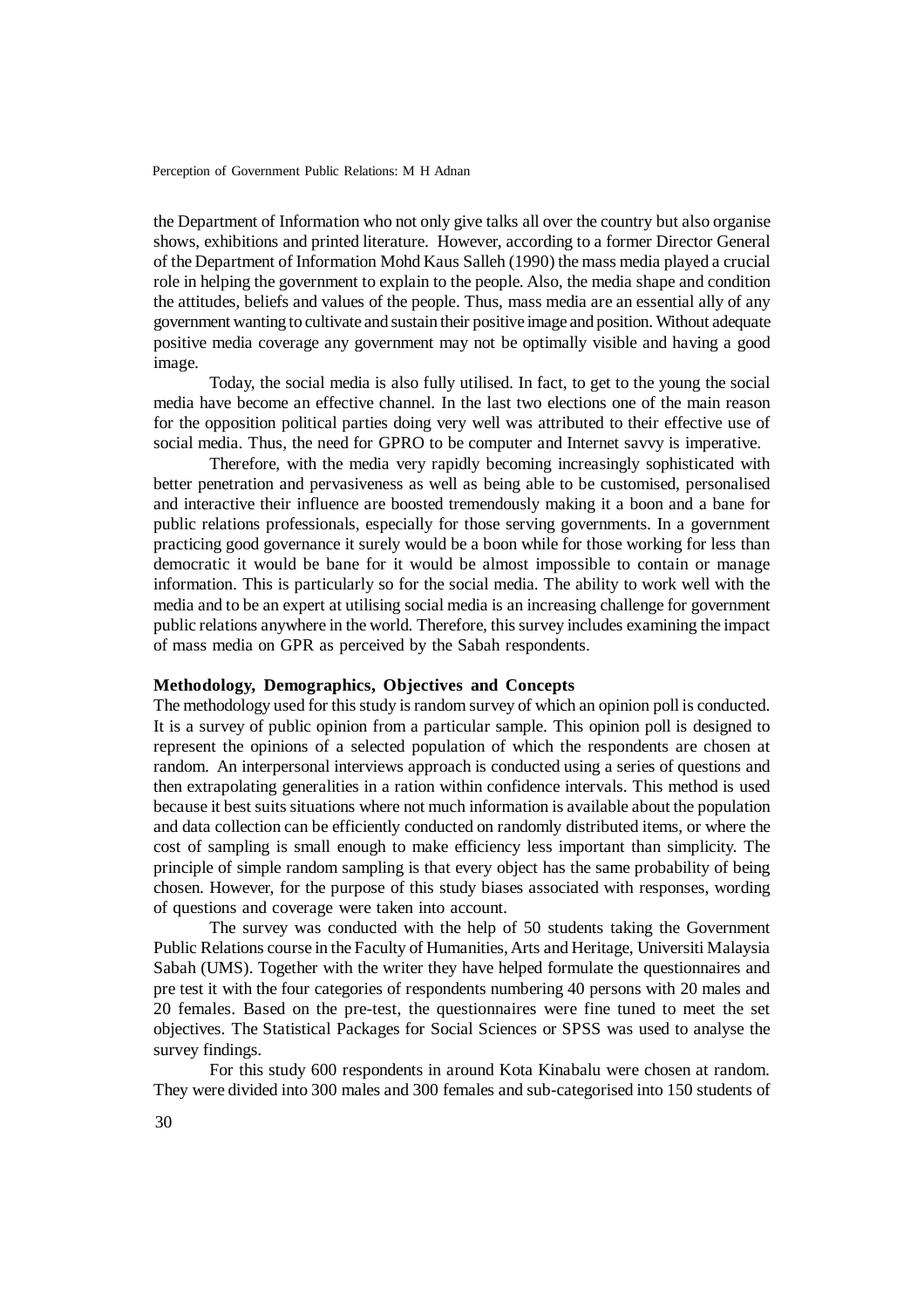higher learning, 150 civil servants, 150 private sectors personnel and 150 self-employed. About 72 per cent of the respondents were Malays and indigenous people, 15.5 per cent were Chinese and 12.5 per cent considered at others which include Indians, Eurasians, etc. In terms of age, 37.6 per cent (207 people) of the respondents were between 18 to 24 years old, 38 per cent (230 persons) were between 26 to 40 years old, 20.6 per cent (125 persons) were between 41 to 60 years old, and 3.8 per cent (23 persons) was above 61 per cent years.

Relating to income, 35.1 per cent (107 persons) earns below RM1000, 41.9 per cent (254 persons) earns between RM1001 to RM3000, 18.3 per cent (111 persons) earns between RM3001 to RM5000, 3.5 per cent (21 persons) earns between RM5001 to RM10, 000, and 1.2 per cent (7 persons) earns above RM10, 000.

Religious wise, 58.3 per cent (347 persons) are Muslims, 17.7 per cent (107 persons) are Christians, 15.8 per cent are Buddhists, and 8.3 per cent are considered others which include Taoism, animisms, etc. As for residential location, 42.2 per cent (250 persons) stays in urban areas, 31.7 per cent (192 persons) in housing estates, and 26.1 per cent (158 persons) in rural areas.

The objectives of the opinion survey are to determine (i) the impact of media exposure on the perception of government and it public relations practice (GPR); (ii) the credibility of the mass media and its impact on respondents' perception of the government and its GPR; (iii) the influence of GPRO on public opinion; (iv) the level of GPRO) success on creating and sustaining the positive image of the government; and (v) the level of GPR success in explaining Vision 2020 and 1Malaysia to Malaysians.

Some of the key concepts that are needed to be explained for this survey include democracy, government, government public relations, media, opinion survey, public opinion and theories relating to public relations and change.

Democracy is a form of government in which all citizens of age (Malaysia 21 years old) can vote their representatives to parliament or state assembly during the national, state or by-elections. All eligible citizens participate equally, either directly or indirectly through elected representatives, in the proposal, development, and creation of laws. Thus, it is a form of government by the people in which the supreme power is vested in the citizens and exercised directly by them or by their elected agents under a free electoral system.

A government is the system by which a nation or community is organised, governed or administered. Today, it also refers to the particular executive in control of a state at a given time. Furthermore, *government* is occasionally used in English as a synonym for *governance*. Government normally consists of legislators, administrators, and arbitrators. It is the means by which state policy is enforced, as well as the mechanism for determining the policy of the state. A form of government, or form of state governance, refers to the set of political systems and institutions that make up the organisation of a specific government. Government of any kind currently affects every human activity in many important ways. For this reason, political scientists generally argue that government should not be studied by itself; but should be studied along with anthropology, economics, history, philosophy, science, and sociology. Variant of government is constitutional monarchy; a system of governance that has a monarch, but one whose powers are limited by law or by a formal constitution, such as that in Malaysia.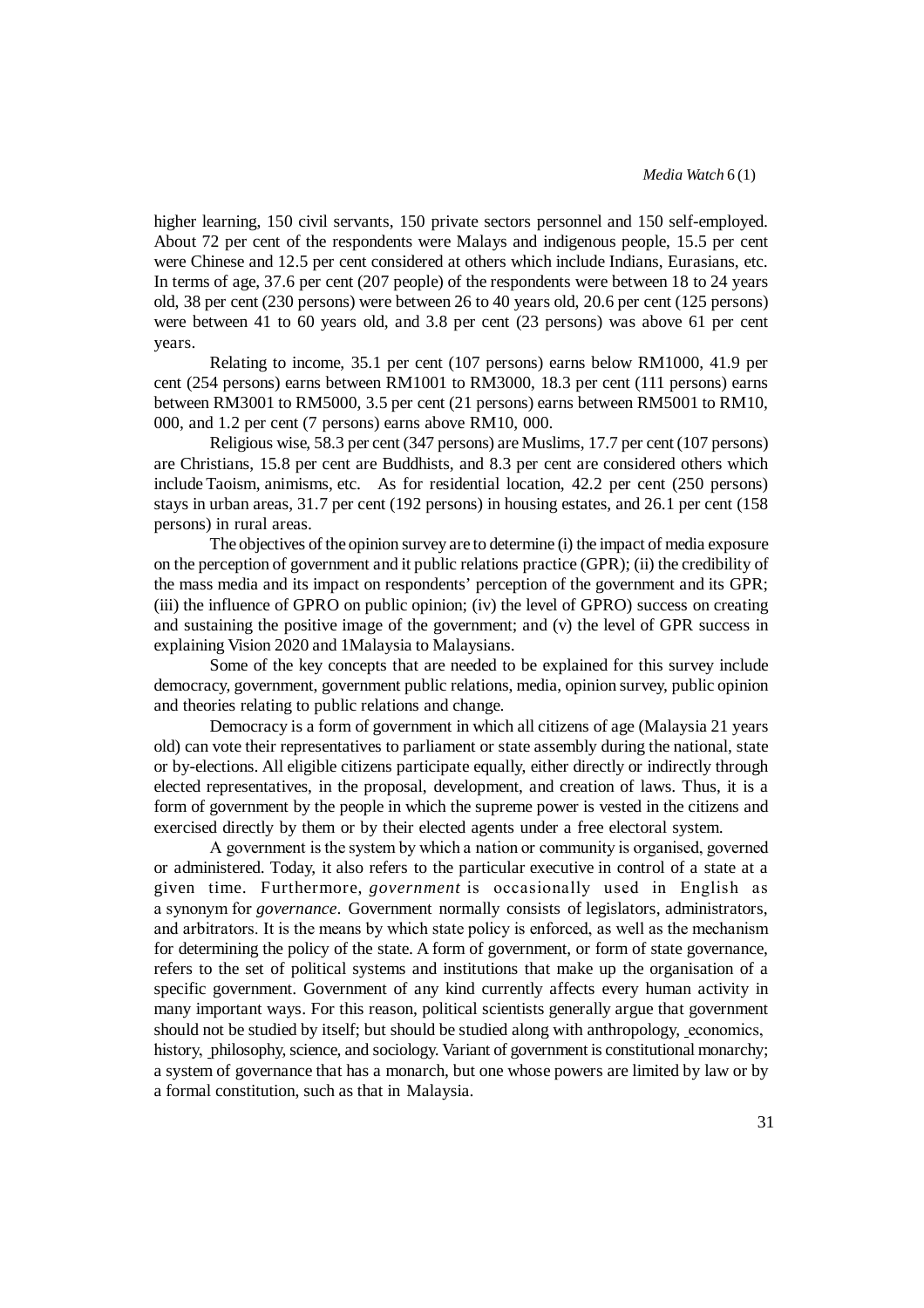Government public relations (GPR) like all PR activities is to build a reputation earning the understanding, goodwill and support as well as influence and sustain public opinion and behaviour that benefits the government or organisation concerned. GPR generally involves a planned and sustained effort with an integrated and dialogic communication plus an interactive approach to establish the desired effect without compromising public interest. Hence, GPR can be defined as "The art and science of reputation management utilising integrated, interactive, dialogic and ethical communication and activities to enhance government's image and winning citizens supports based on beneficial relationships, sustainability and public interest" (Mohd Hamdan, 2010, pg 24). Today's GPR should not only be an image maker or information source or mouthpiece but also government "ears" and "eyes" and be able to advice regarding public opinion.

Media in this study refers to communication channels through which information, news, entertainment, education, data, or promotional messages are disseminated to the general public or targeted audiences. It includes every broadcasting and narrowcasting medium like newspapers, magazines, television, radio, billboards, direct mail, telephone, fax, and internet or social media. Media is essential public relations avenues through which messages are transmitted to target publics using appropriate channels.

Media is the plural of medium and can take a plural or singular verb, depending on the sense intended. Also, it refers to all the organizations, such as television, radio, and newspapers that provide news and information for the public, or the people who do this work. In this study, social media refers to social interaction among people in which they create, share or exchange information and ideas in virtual communities and networks. Here, the social media is recognised to differ from conventional media in many ways, including quality, reach, frequency, usability, immediacy and permanence.

Opinion in this study refers to views or judgements formed about matters commonly considered to be subjective which is not necessarily based on knowledge or proof but rather the result of emotion or interpretation of facts. In this study opinion can also refer to a belief or judgement that rests on grounds inadequate to produce complete certainty or a personal view, attitude or appraisal. An opinion is not a fact. This is because opinions are either not falsifiable, or the opinion has not been proven or verified. If it later becomes proven or verified, it is no longer an opinion, but a fact.

Public opinion is the aggregate of individual attitudes or beliefs held by respondents or target publics about a particular issue or topic. The tide of public opinion becomes very crucial during campaigns or elections and raging controversies. For the purpose of this study public opinion refers to the aggregate of opinions held by respondents on the selected topics. Public opinion poll refers to the measurement of the respondents' beliefs or feelings of selected issues or topics. The measures are obtained by interviewing respondents from selected population using chosen sampling methods. Usually a standardised questionnaire is prepared for the purpose.

For the purpose of this study the public information specialist theory of public relations is used. According to this theory the primary objective of public relations is to disseminate information. Basically it is one-way communication, source to receiver, and truth is crucial. It is generally practiced by governments, and business social organisations.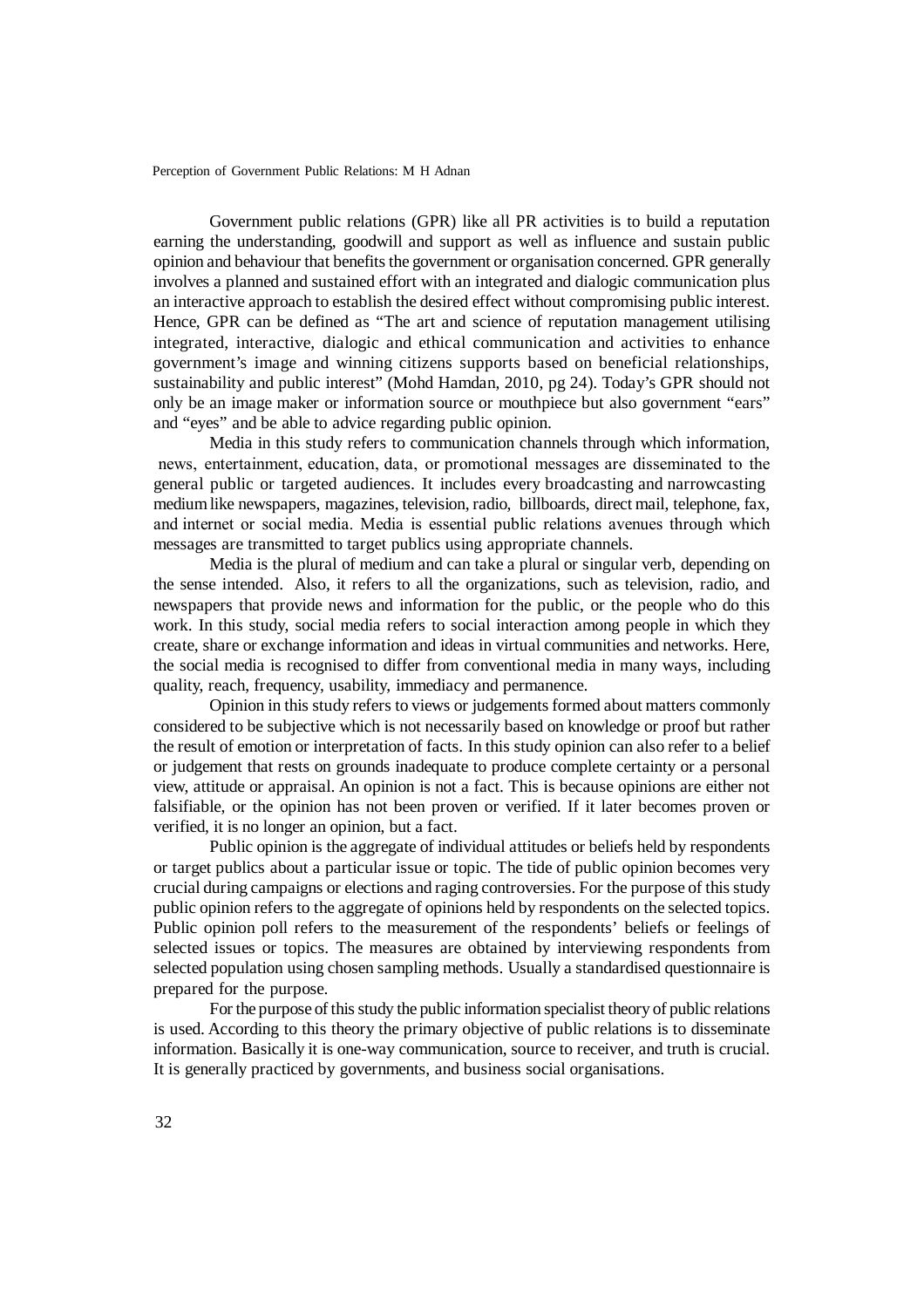Another communication theory that is usually associated with government public relations practice is the change theory. For modern society it is believed that change occurs as the consequences of social interaction, education and communication. It is believed that the changes can either be positive or negative. Generally, the positive outcome is because of effective planning and implementation while the negative ones are considered as unintended consequences or unexpected side effects due to ineffective planning and implementation.

Another communication theory that is being utilised for this study is the Uses and Gratifications Theory (UGT). This theory explains people usage of media for their needs and gratifications. It states what people do with media rather than what media do to them. The UGT seeks to understand why and how people actively select specific media to satisfy specific needs. It focuses on "what do people do with the media. This is contradictory to the magic bullet theory which states the audience is passive. According to UGT, it is not so. People utilises the media for their specific needs. Thus it has a user or audience-centred approach. It believes even for interpersonal communication people refer to the media for the topic they discuss with themselves. They gain more knowledge and that is knowledge is obtained by using media for reference.

The UGT also suggests that audiences activities ranges. Thomas E. Ruggiero (2009) in his report, "Uses and Gratifications Theory in the 21st Century", indicates that, "different individuals tend to display different types and amounts of activity in different communication settings and at different times in the communication process". According to him this would be dependent on what level income, stress and attachment to media.

Even though the UGT focuses on the audiences and neglect to consider the power of the media, this study noted that: the media have the power to shape and direct human lives, media houses are profit oriented, are affected by ownership and control, the content is determined by media owners and audiences are subjected to their views.

UGT has a heuristic value today as it gives us a perspective through which a number of ideas and theories about media choice, consumption, and even impact can be viewed. Also, it include gratifications sought (GS) versus gratifications obtained (GO) result. However, the GS that audiences seek do not always result in GO. This study seeks to know what occurs in the Sabah context.

## **Consumers' Media Habits**

Generally the respondents in and around Kota Kinabalu nearly fully expose themselves to the mass media that are available to them. Their most favourite mass media is television with 92.4 per cent saying that they watch TV with 7.6 per cent said they do not. This is closely followed by the social media with 92.3 per cent and 7.7 per cent not so. In third place are newspapers with 79.5 per cent reading it daily and 20.5 per cent do not. Closely in fourth position is radio with 78.5 per cent listening to it and the rest ignoring it.

In terms of the most believed or credible mass media by respondents the newspapers top the rest with 23.6 per cent stating so. This is followed by television with 22.4 per cent, radio with 21.3 per cent and lastly with social media with 16.8 per cent.

In terms of moderately believed the social media had the most mentioned with 70.6 per cent. This is followed by radio with 66.7 per cent, newspapers with 66.7 per cent and television with 55.6 per cent. The mass media that is least believed is television with 20.3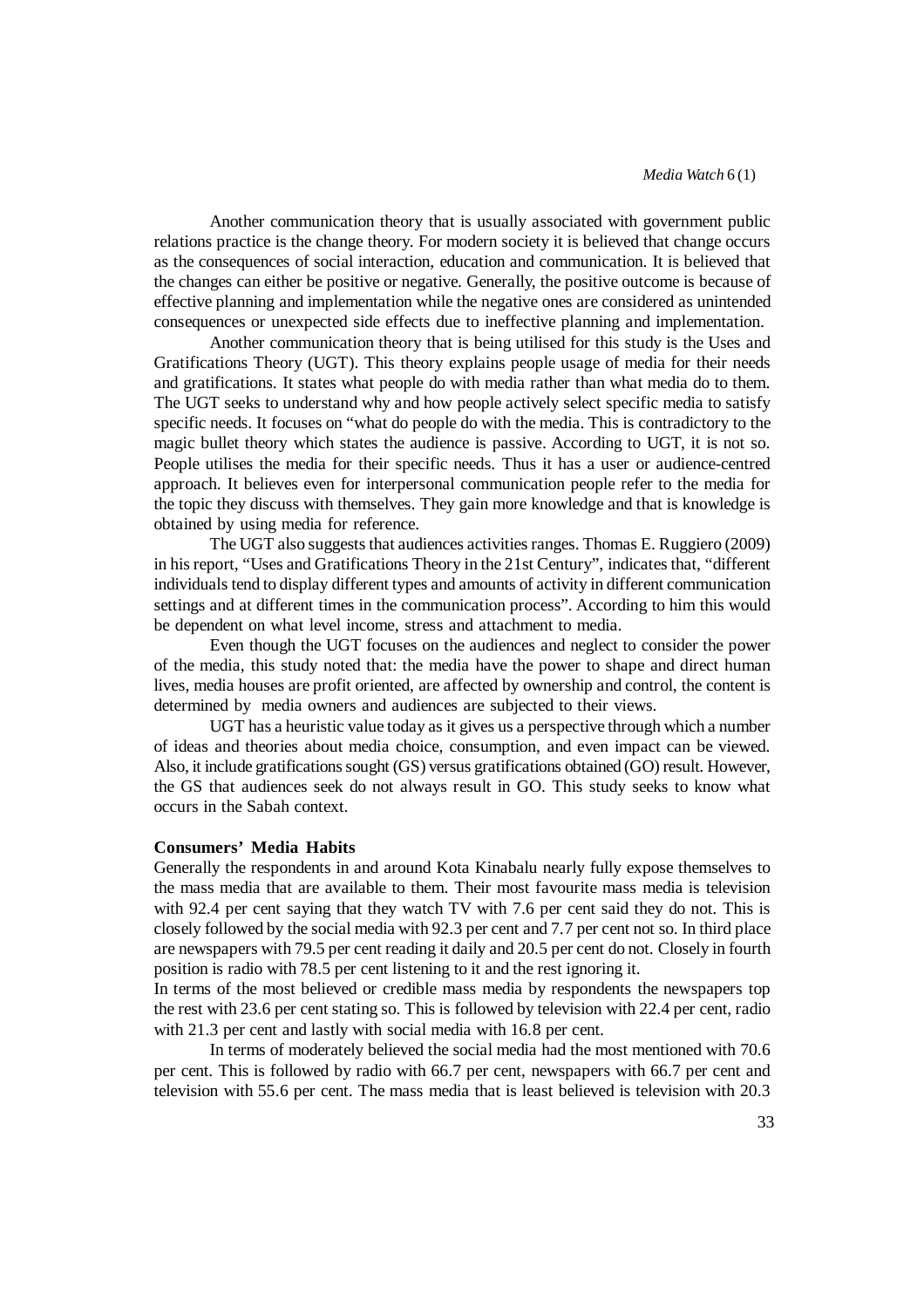per cent of the respondents stating it. This is followed by the social media with 16.8 per cent not trusting it, radio with 12 per cent and newspapers with 10.4 per cent.

According to the respondents the most influential mass media is the social media with 41.1 per cent believing so. This is followed by television with 35.6 per cent, newspapers 14.4 per cent and radio at 8.9 per cent. The finding showed that the mass media impact on the public in the Kota Kinabalu area generally is not very significant as the highest media only scored at 41.1 per cent in relation to influence. This is despite the fact that nearly all the respondents exposed themselves to many forms of mass media.

Regarding the differences in relations to gender preferences towards the media it is rather varied. For example, the percentages for most believing in the newspapers between male and female showed that the difference is 14.1 per cent. That is, 24.6 per cent of the males strongly believe in the newspapers as oppose to the women with only 10.5 per cent. As for moderately believing in the newspapers 34 per cent of the female said so as compared to 31.6 per cent of the males. In terms of disbelieving the newspapers 6.3 per cent females claimed so as oppose for 4.1 per cent males.

In terms of most believing in radio the differences between male and female is minimal with only 1.8 per cent percent variation. That is, female at10.6 per cent and male at 8.8 per cent. For moderately believing in the radio the differences between male and female is also minimal. That is, 34.2 per cent for female and 33.2 per cent for male. It is almost similar for disbelieving in the radio with 6.1 per cent for male and 6 per cent for male. Regarding television, the differences between male and female for strongly believing in it is minimal, that is 10.6 per cent for female and 10 per cent male. The difference for moderately believing in television is also minimal with 30.6 per cent female and 25.5 per cent male. It is also almost similar for the television disbelievers, with 11.6 per cent for male and 8.8 per cent female.

The differences for very strongly believing in the social media between male and female are not very significant. That is 9 per cent for male and 6 per cent for female. Regarding moderately believing the social media the female had 38.3 per cent and the male at 33 per cent. As for disbelieving the social media, the differences are also minimal. That is, 6.5 per cent for female and 6.3 per cent for male.

The mass media that is perceived as very pro government is television with half the respondents claiming it. May be this is related as to why television is having the lowest credibility with 20.3 per cent not believing it. The newspapers are considered the second most pro government mass media with 34.2 per cent of the respondents perceiving it, followed by social media with 8.6 per cent and radio at 7.1 per cent.

The mass media that is considered as very anti government is the social media with 78.9 per cent believing so. Second position fell to newspapers with 10.2 per cent, third place to television with 8.6 per cent and finally radio 2.3 per cent. With the exception of social media which is perceived as very anti government the rest are considered as being neutral or pro government.

Yet on the question of the mass media that is most neutral to government the social media held pole position with 58.4 per cent. It is followed by radio with 22.4 per cent, television with 11.4 per cent and newspapers with 7.8 per cent.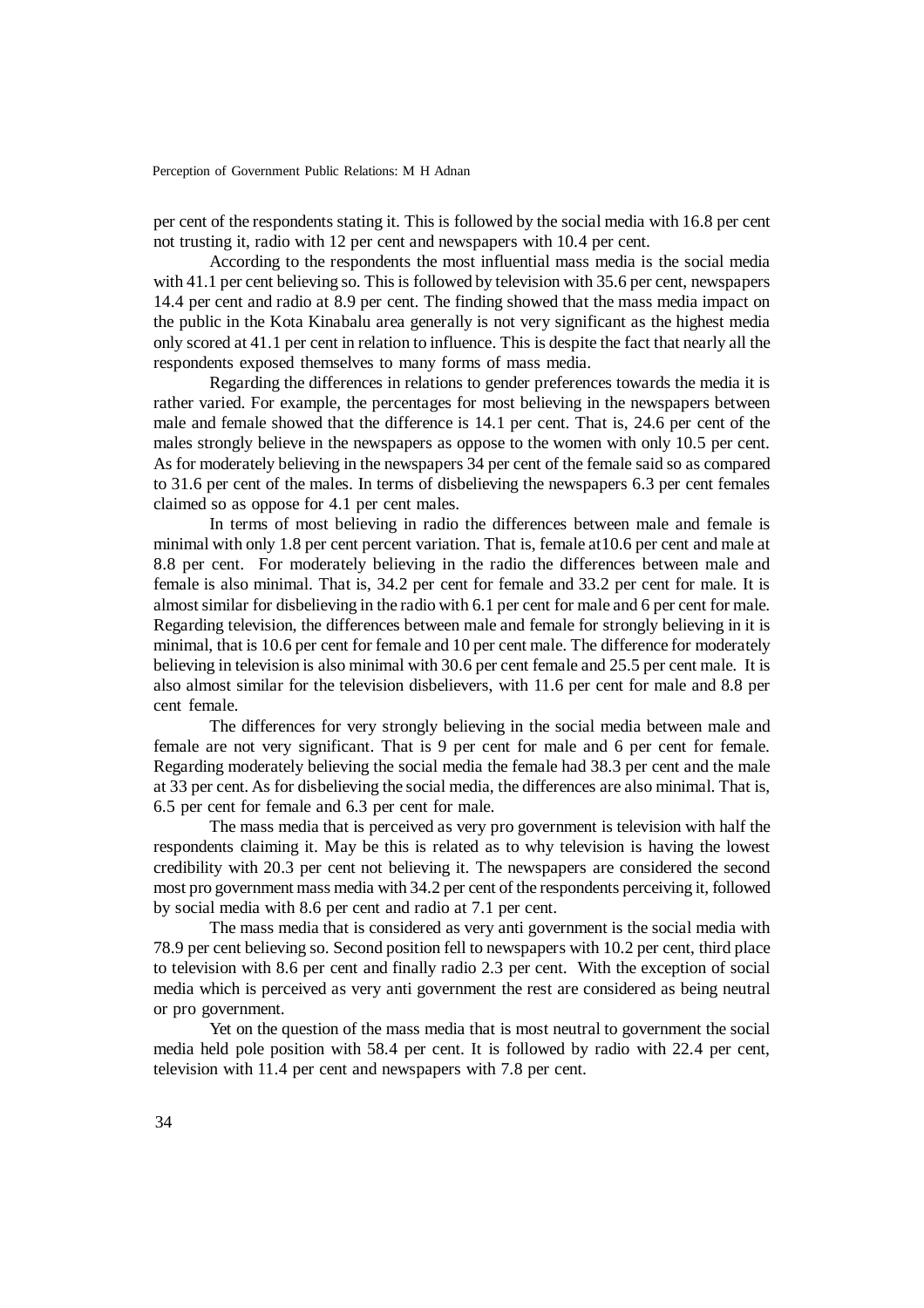The mass media that is considered as most suitable for government communication or channels for disseminating its information is television with 39.3 per cent thought so. This is followed by newspapers at 30.9 per cent, social media at 24.1 per cent and radio with 5.8 per cent. Television is most suited for disseminating government information as 50 per cent of the respondents believed that it is the most pro government media.

As to the top media to access government information the social media has the highest score with 55.1 per cent. One of the main factors for this is that all the government agencies have their own homepage and that many of the top government officials have their own homepage or Twitter. Even Prime Minister Dato' Seri Najib is active on Twitter and Facebook. The Deputy Prime Minister and the other top politicians including from the oppositions are also very active in the social media which include Facebook and Twitter. This finding showed that it is worth for the government agencies and officials including politicians to make the extra effort to improve their homepage as well as updating it as frequently as possible and making it more attractive.

The second most accessed media for government information is television with 21.1 per cent said so. Yet, television is claimed by half of the respondents as the most pro government media as well most suited to disseminate government information as said by 39.3 per cent of them. The newspapers are used by 18.8 per cent of respondents to obtain government information as compared to radio with only 5.9 per cent. As radio is one of the government instruments to reach rural folks as well as the poorer citizens more studies should be conducted to discover how it can be further enhanced to reach their target listeners. In fact, the capabilities of all the government media must be improved to enhance their performance in reaching their beneficiary publics as their usage is rather low or unsatisfactory. The media that most create a positive image of the government is the newspapers as said by 31.8 per cent of the respondents. This is followed by television with 22.9 per cent, social media with 20.3 per cent and radio with 19.3 per cent. Looking at the percentages it is clear that the media generally has not created a positive impression of the government.

In fact, the media is generally considered as more neutral in forming a positive image of the government. The social media is perceived as the most neutral with 61 per cent. This is followed by the newspapers with 53.6 per cent and radio and television with 53 per cent each.

In terms of the media creating a negative image of the government it is radio and television that scored the highest with 22.6 per cent each. The social media scored 19.1 per cent while the newspapers received 15.1 per cent. It is interesting to note that radio and television is considered the most in contributing to the negative image of the government as both are perceived as crucial media in delivering national information and policies. One can say that because both are considered as vital government propaganda tools before the coming of the social media. Also, before private radio and television were introduced the government had full monopoly over them. However, more research is needed to verify its status as an important media for the government and how it can improve its effectiveness as an instrument for state communication.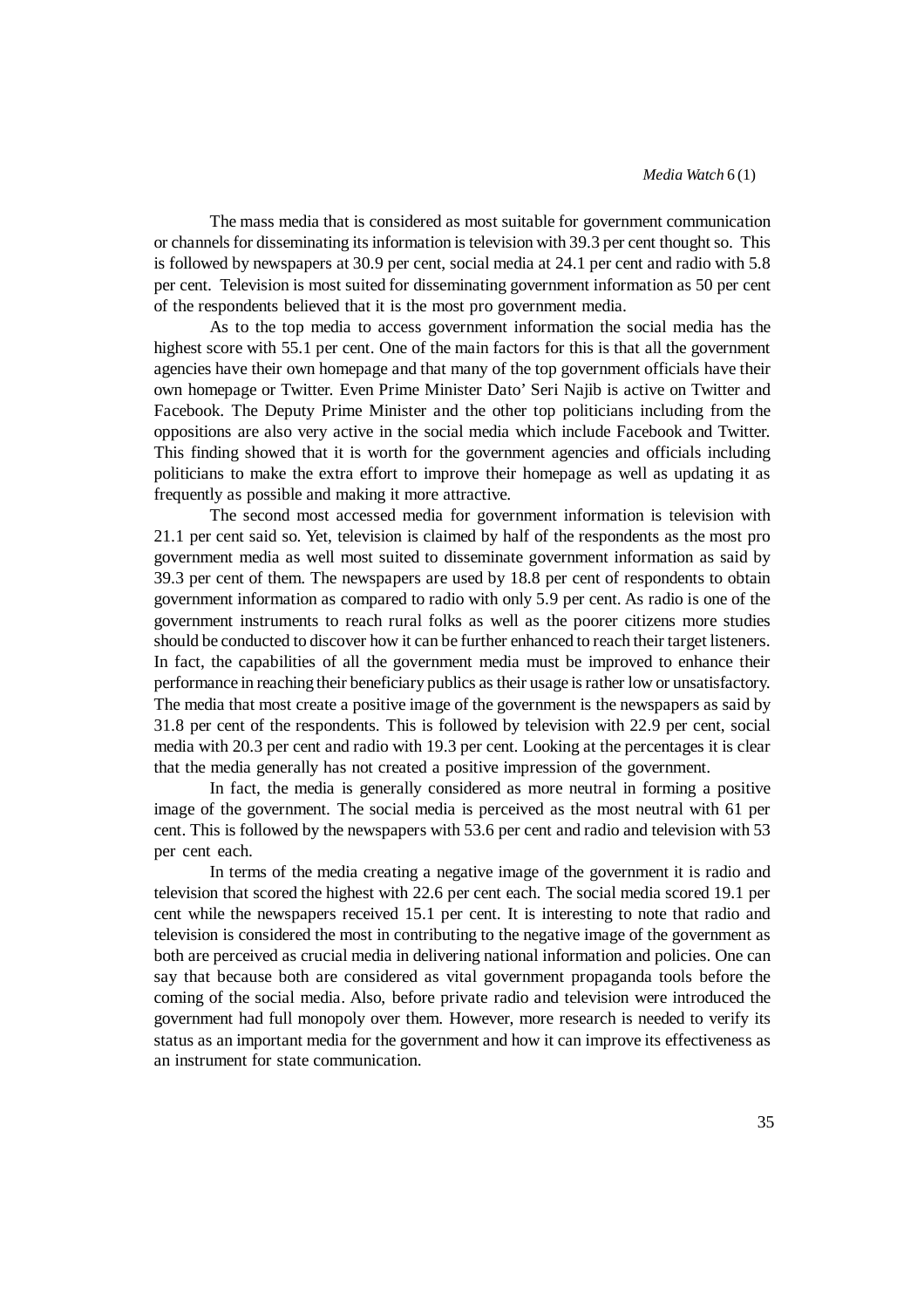#### **Respondents Perception of GPR**

Of the 600 respondents only 29.5 per cent or 179 respondents said that they have come into contact with government public relations officers (GPRO). The rest or 421 (60.5 per cent) respondents admitted of not having any contact or experience with GPRO.

Nevertheless, 9.1 per cent of the respondents perceived that their experiences dealing with GPRO as very satisfying, while 16.2 per cent felt it as satisfying. However, a significant number of the respondents or 41.1 per cent claimed it as satisfying while the rest or 33.7 per cent said not satisfying.

On the effectiveness of GPRO most of the respondents or 39.1 per cent perceived that they are less effective as compared to 36.6 saying that they are effective. Of the remainder, 15.2 per cent said that the GPRO are ineffective and 8.1 per cent believed they are very effective. It can be noted that slightly less than half of the respondent believed that the GPRO is effective while just more than half of the respondents felt that it is ineffective. Hence, the urgent need to take the appropriate steps to improve the effectiveness of GPRO. This includes their media relations.

On GPRO experiences, 42.6 per cent claimed that they are not so experience while 42.4 per cent believed that they have the required experiences. Of the rest, 11 per cent felt that the GPRO are not experience while 4 per cent perceived them as very experience.

On GPRO training, 47.4 per cent felt that they are trained, 37.8 per cent not so trained, 8.6 per cent not trained at all while 5.3 per cent as well trained.

On Malaysia's GPRO being proactive, 47.2 per cent felt that they are so while 40.9 per cent said they are less proactive. Of the rest, 7.9 per cent claimed that the GPRO as not proactive and the 3 per cent as being very proactive.

On the ability of the GPRO to enhance the relationship between the people and the government, 45.5 per cent felt that they have succeeded while 37 per cent believed as less successful. Only 13.4 per cent claimed as not successful and 3.1 per cent as being very successful.

On the ability of Malaysia's GPRO to enhance communication between the government and the people, 44.4 per cent believed that they have been successful while 35.6 per cent felt that they have not been so successful. The remaining 14 per cent said not successful at all and 5 per cent claimed as very successful and 1 per cent unsure.

Regarding Malaysia's GPRO ability to convey important government information and policies to the people, 39.8 per cent of the respondents believed that they have been successful and 35.3 per cent less successful. Of the rest, 13.5 per cent felt not successful and 10.4 per cent as very successful and 1 per cent as unsure.

On the ability of Malaysia's GPRO to influence public opinion, 43.7 per cent believed that they have been successful while 37.5 per cent said less successful. In fact, 12.9 per cent felt that they have been very successful. Only 5 per cent claimed failure and 0.9 per cent as unsure.

Regarding the success of Malaysia's GPRO to inculcate the spirit of 1Malaysia to Malaysians, 39.1 per cent of the respondents said that they have been successful while 37.1 per cent claimed not so successful. Only 11.7 per cent of the respondents felt not successful at all while 11.1 per cent believed as very successful and 1 per cent unsure.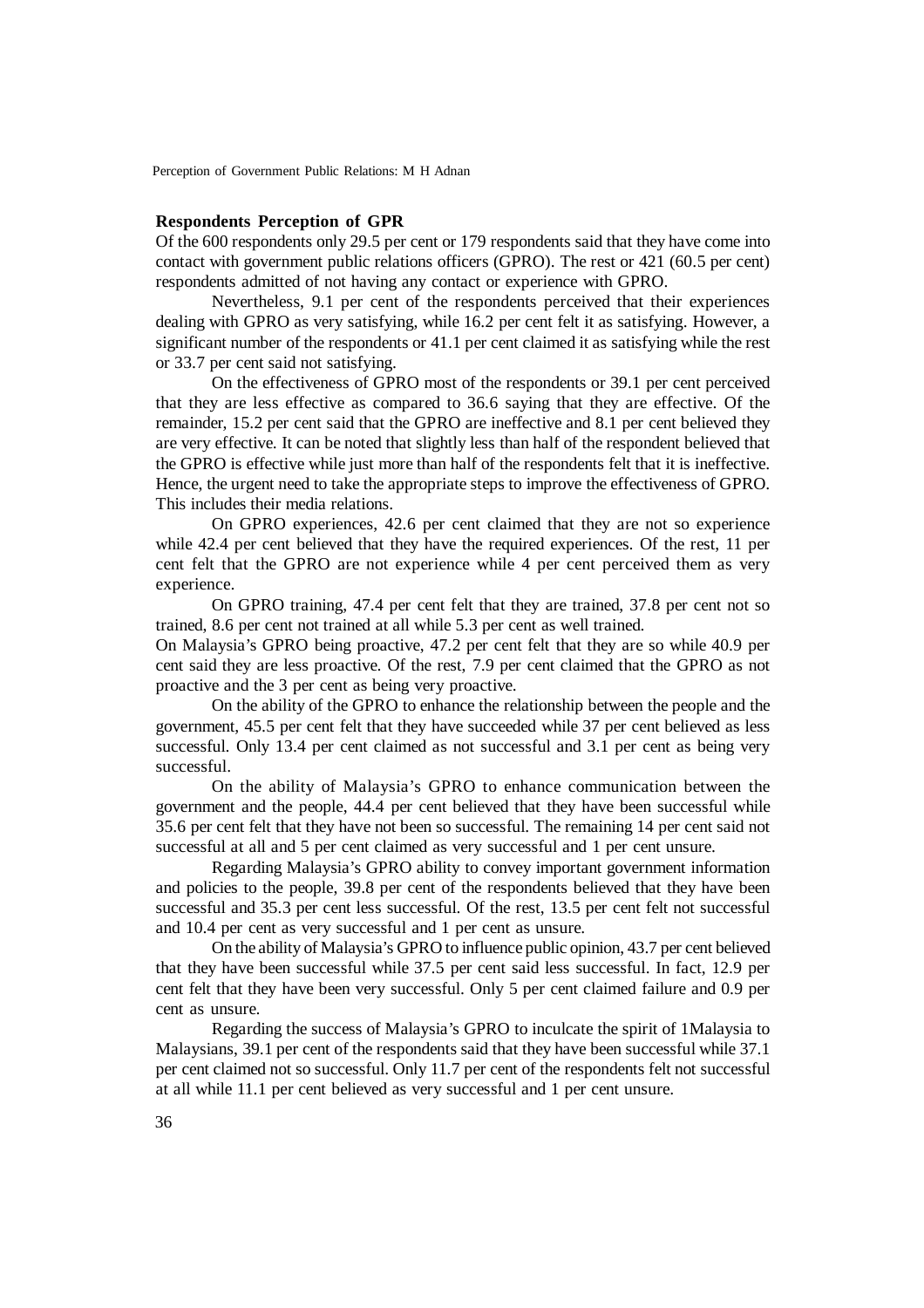Relating to the capability of Malaysia's GPRO to convey development messages to the people, 35.5 per cent of the respondents felt that they have succeeded and 44.6 per cent as not so successful. On the other hand, 10.7 per cent suggested that the GPRO have been very successful and 8.3 per cent as failed and 0.9 per cent unsure.

Pertaining to the success of Malaysia's GPRO to convey Vision 2020 messages to the people 40.8 per cent of the respondents believed that they are and 39.3 per cent as not so successful. The rest or 9.9 per cent felt that they have been very successful, 9.1 consider them failure and 0.9 per cent as hazy.

On the success of Malaysia's GPRO to sustain the positive image of the government 42.2 per cent of the respondents believed so while 35.3 per cent as not so successful. The remaining 11.9 per cent claimed they have been very successful and 9.6 per cent as unsuccessful while 1 per cent unclear.

# **Perception of GPR Based on Occupation and Status**

Based on occupation and status the study found that those working in government and private sectors believed that GPRO are effective, each at 41.3 per cent. The rest of them are unsure or give no response. Thus, it can be said that more than half of them felt that the GPRO is less than effective and that there is the need to improve their effectiveness and visibility.

The perception is lower for the self-employed and students. Only 38 per cent of the employed opine that the GPRO is effective and students with only 35 per cent. The rest of them say they are not clear or do not response. Thus, the GPRO have to work harder with more creativity to enhance their effectiveness with the two groups.

In term of experiences, 54 per cent of student respondents opine that the GPRO have the experience, 51 per cent of government respondents say so, 40.6 per cent of the private sectors believing similarly and the self-employed with 38 per cent. Again it can be said that on the average less than half of the respondents feel that the GPRO have the required experiences to make them effective PR practitioners.

Relating to GPRO being well trained 53.4 per cent of the government respondents feel that they are well trained while the rest say not so. For the private sector 42 per cent opine the GPRO are well trained and the rest say not well trained. Surprisingly, 56.6 per cent of the self-employed perceive the GPRO as well trained as the remainder not so. The students do not give any response to this question.

Regarding GPRO being proactive the response generally are almost similar for all four groups with students opining 50.6 per cent, government respondents 50 per cent, private sectors 42 per cent and the self-employed at 48 per cent. The finding clearly reveals that GPRO need to be more proactive in conducting their duties as PRO.

Relating to GPRO ability to enhance communication between the government and its people the response to all four groups are almost similar with the self-employed the highest at 50.6 per cent and the private sector lowest at 42.6 per cent. In between are government respondents at 49.3 per cent and students at 46.6 per cent. Again, the GPRO abilities are seen as very average in their effort to increase communication between the government and the people.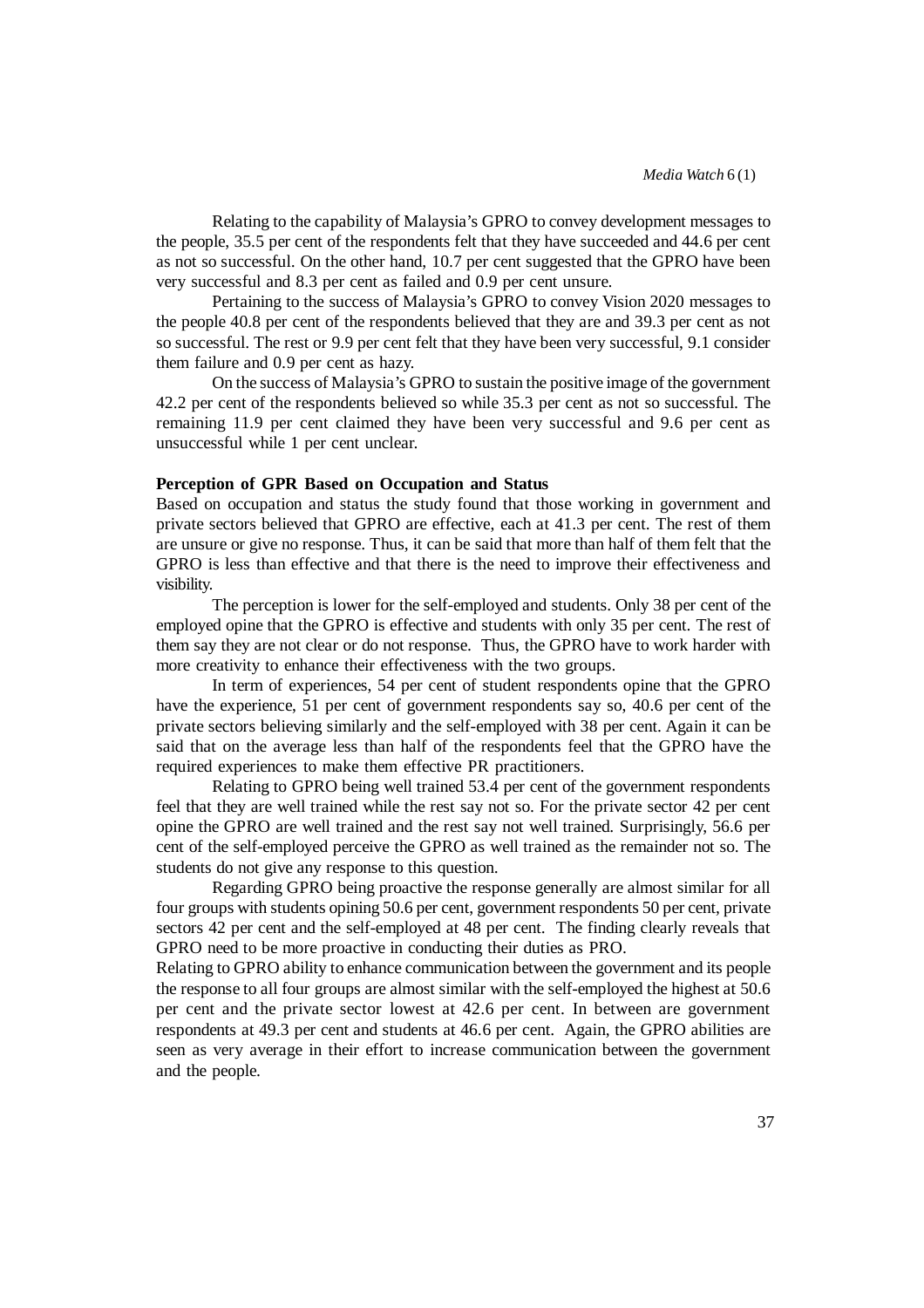On the ability of the GPRO to communicate important government information to the people the rating get lower, especially with the government and private sector respondents. That is, 32.6 per cent for government respondents and 38 per cent private sector. For the self-employed it is at 48.4 per cent and students at 46.6 per cent.

The ability of the GPRO to convey development messages is generally considered average with the government respondents giving 63.7 per cent. This is followed by 44.6 per cent of the self-employed, 43.3 per cent of the private sectors and 41.4 per cent of the students.

Almost similar result is offered for the GPRO competency in communicating Malaysia's Vision 2020. As for the government respondents 63.7 per cent claim so. This is followed by the private sector respondents with 48 per cent believing that the GPRO can succeed in conveying the Vision 2020 messages, the students and the self-employed at 46 per cent each.

Relating to GPRO ability to enhance relationship between the government and its citizens the finding is also almost similar for the four groups with the government respondents as the highest with 56.6 per cent and the private sectors lowest at 43.3 per cent. In between are students with 48 per cent and self-employed at 44 per cent. Again the finding shows that the GPRO have much to do to enhance relationship between government and citizens.

Regarding the capability to inculcate the spirit of 1Malaysia, 52 per cent of the selfemployed believe that the GPRO can succeed to do so. This is followed by 46.7 per cent of students feeling so, 43.3 per cent of government respondents and 39.3 per cent of the private sector respondents. Even though the ability of the GPRO to inculcate the spirit of 1Malaysia is perceived as less than average this does not mean it is not accepted by Malaysians. What it means is that the GPRO have to work harder to enhance the acceptance and practice of 1Malaysia.

On the ability of the GPRO to sustain the positive image of the government all four categories do not think much of it. The highest rating for it is stated by the students with 49.3 per cent of them thinking so. This is followed by the self-employed with 42 per cent, the government respondents with 41.3 per cent and lastly the private sector with 38 per cent. This again showed that GPRO have a lot to do to sustain the positive image of the government. On the ability of the GPRO to influence public opinion the evaluation is also moderate.

Of the government respondents 45.4 believe that GPRO can influence the public or citizens. This is followed by the student respondents with 44.5 per cent, self-employed with 43 per cent and the private sectors with 42 per cent. Clearly, GPRO must take heed of its ability to persuade or mould public opinion if it is to be influential with the Prime Minister.

#### **Perception of GPR Practice in Sabah**

Government public relations practice in Sabah can be said to be moderate or average with 9.5 per cent saying it is excellent and 41.5 per cent believing it is good. On the other hand, 45 per cent say it is not good enough and 4 per cent as inadequate. Hence, it can be said that GPR practice in Sabah is about average. So, much should be done to enhance GPR practice in Sabah to make it more effective.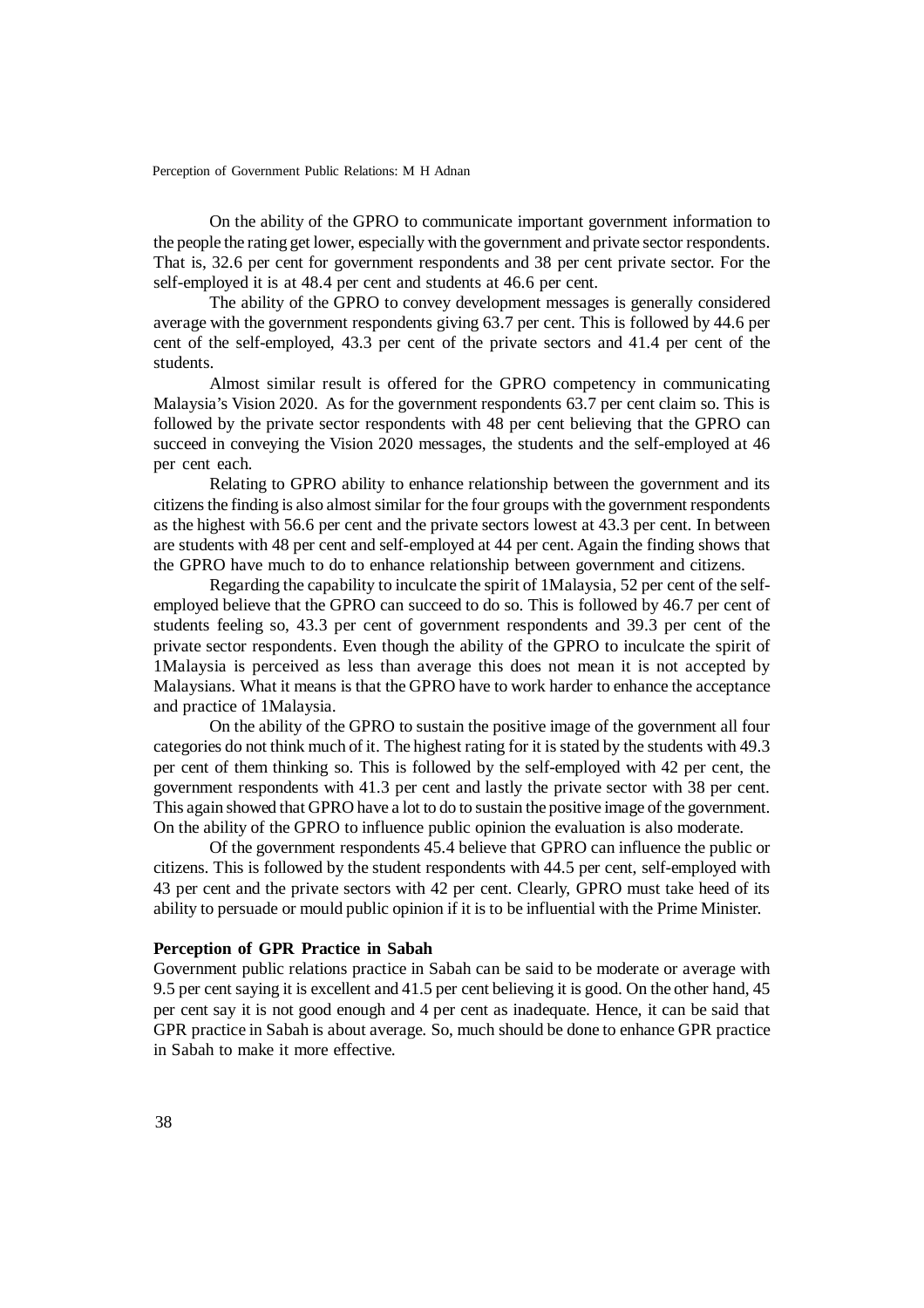Not surprisingly, a significant number of respondents recommended that government officers and especially those in the Information Departments should take more public relations courses to improve their effectiveness. This is recommended by 81.5 per cent of the respondents while 17.6 per cent felt it is not needed and the rest are unsure or indifferent.

Almost similar finding is revealed for Sabah politicians with regard to GPR. Only 9 per cent of the respondents believe that the politician practice of GPR in Sabah is excellent. Slightly less than half of the respondents or 44.6 per cent say that it is good. Of the remaining respondents, 37.5 per cent say it is not good enough while 8.9 per cent opine it as not good at all. Thus, it can be said that politicians in Sabah GPR is only average and thus really need to improve their PR capabilities.

Unsurprisingly, a majority or 82.2 per cent of the respondents urged Sabah politicians to attend courses in public relations while 16.5 per cent said not need and 1.3 per cent unsure.

Comparing GPR practice with PR practice in the private sector, 46.7 per cent of the 600 respondents claim that the government PR practice is more effective compared to 53.3 per cent saying no. Almost similar result is revealed when comparing GPR with PR practice of the non-governmental organisations. That is 43.2 per cent of the respondents believing that GPR practice is more effective than the PR practice of the NGOs with 56.8 per cent claiming no. The comparisons with regard to PR practice effectiveness revealed that GPRO really need to upgrade their expertise and skill to ensure that the government and the public are well serve by them. However, it must be admitted that GPR practice is much more complex than the private and NGOs PR as it serve two masters, which is the government and the public.

### **Conclusion**

Generally, it can be said that the respondents in Kota Kinabalu are exposed to many communication forms and channel of mass media and they do make use of them for information, interactions and entertainments. It proves the USG theory that the respondents seek the various communication channels or media in accordance to their own needs and circumstances. The study also proves that the respondents are not fully influence by the media that they expose themselves to or have chosen to do so. With this, the impact of the media in projecting the government image is not very apparent or significant.

However, the moderate or even minimal effects of the media do not mean that the GPR is not meeting its desired objectives. It can mean that more need to be done to realise the success of the objectives by reviewing the communication or media strategies and selecting the ones with the best chances of meeting the objectives. What is clear is that the GPRO must know their communication channels very well and which are the favourites of their target groups so that the media can be used optimally for the intended publics so that the desired objectives can be achieved.

The study also reveals that the different media have varied impact on the respondents. It depends on why the respondents use it and how they utilise it depending on their needs and circumstances. Also, it have been noted that the different messages can create its individual impact upon the targeted publics. From the study it can be implied that such effect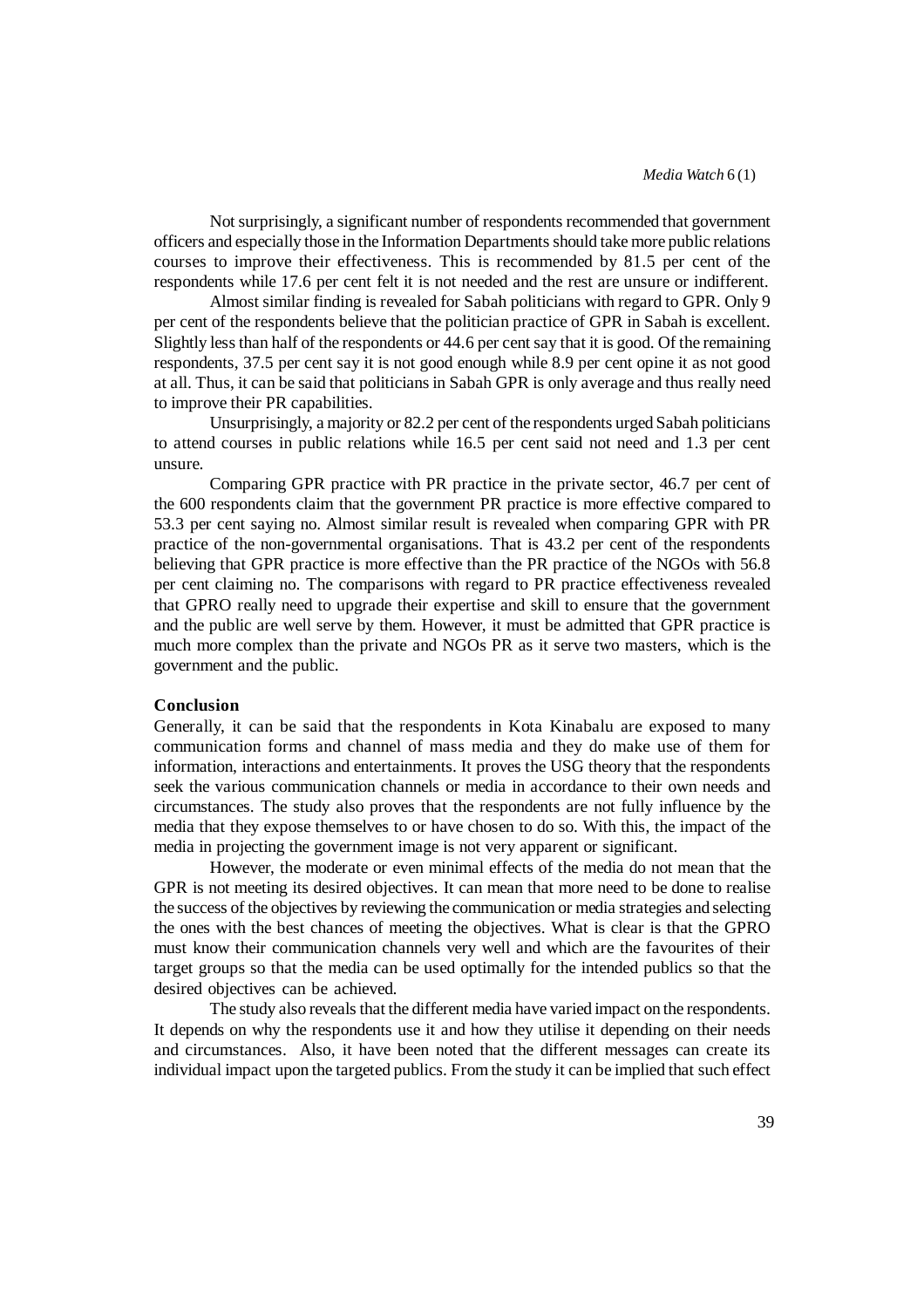can occur. So, it is critical for the GPRO to take the appropriate steps for ensuring meeting their objectives.

The study showed that the credibility of the Malaysian mass media is just slightly above average with regards to the respondents' evaluation of it. This can be said to have led to the moderate impact of media exposure on the perception of government and its GPR practice. So, it is very apparent that urgent step should be taken to enhance its credibility and the chances for success. This should include regular evaluation or research to increase the GPRO capabilities.

According to the response of the respondents Malaysia's GPR practice can fall under the category of the public information specialist theory of PR. This is because its primary objectives are to disseminate information from sources (government agencies) to receivers (target publics) which are usually one-way communication or not so interactive while truth is vital if not essential. In Malaysia case, the messages are clear and focus like Vision 2020, 1Malaysia, Transformation Programs and the various policies as well development projects. To ensure the success of these government policies, programs, projects and many more the GPR plans and implementations are usually put in place with the Information Department given the lead and the coordination functions. Both the mass media and interpersonal communication are utilised to ensure their success as well as to sustain in not enhancing the positive image of the government.

Yet, despite the large fund and the expertise put in place the outcome as noted from this study has not been very encouraging. So, there is the need for more evaluations and studies to overcome the poor outcome and to improve the performances of the GPRO. It can include through better training and appropriate experiences for the GPRO. In this effort, the public universities offering communication specialisations should be sought to help in this effort.

This study also proves that the change theory can be very useful in studying the impact of GPR. It is true that in modern society change occurs from social interaction, communication and education. The study can conclude that for government efforts positive outcome generally is due to effective planning and implementation as well as good GPR while negative ones are unintended consequences or unexpected side effects because of poor planning and implementation plus weak PR. Thus, there is the urgent need to improve and strengthen GPR.

Another communication theory that is usually associated with government public relations practice is the change theory. For modern society it is believed that change occurs resulting from social interaction, education and communication and it can either be positive or negative. Generally, the positive outcome is because of effective planning and implementation while the negative ones are considered as unintended consequences or unexpected side effects due to ineffective planning and implementation.

This study further showed that the media and the GPRO do influence public opinion. The study reveals that 12.9 per cent of the respondents believe that the GPRO have been very successful in influencing public opinion while 43.7 per cent feel that it is successful. Only 5 per cent claim GPRO fail to do so and the rest either unsure or no response.

Government PR practice at the Federal or Sabah state level is perceived by the respondents as almost similar in terms of effectiveness and ineffectiveness. That is, with 51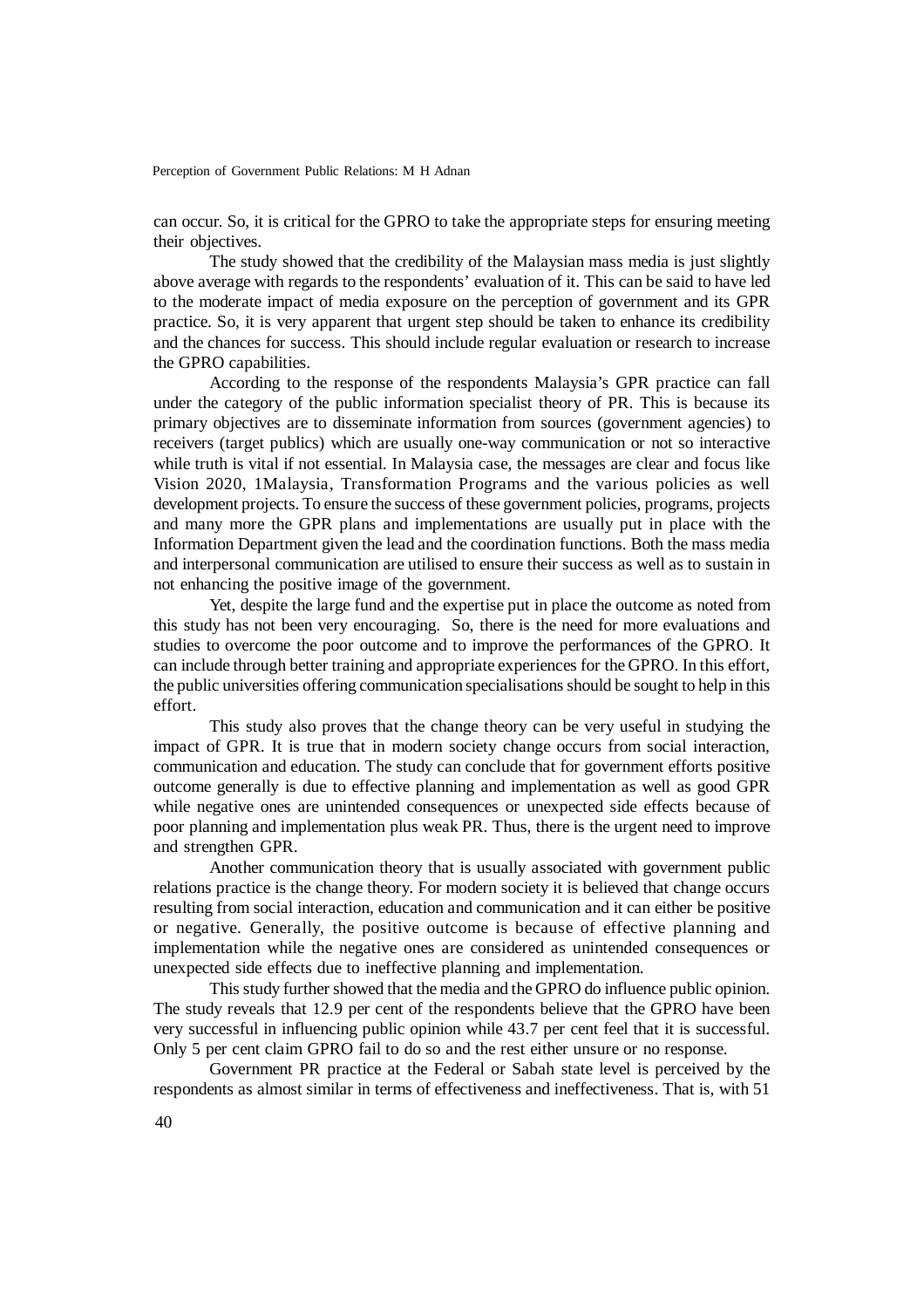per cent saying it is excellent or good while the rest or 41 per cent feel it is poor or weak. Thus, it is perceived as moderate or average in strength and implementation.

The findings are almost expected because it is generally perceive that the GPR strategies or campaigns are almost all from the Federal level including the funding. Rarely is it perceived that the PR campaigns in Sabah are planned and implemented by the Sabah state government. Hence, it is timely that the state governments in Malaysia should be involved in planning and implementing GPR as well as evaluating their performances or achievements even though they are conceived at the Federal level.

One of the most positive findings of the study is that more than 80 per cent of the respondents recommended that the GPRO and even politicians are given more training and experiences so that they can be more effective in their duties or tasks. This shows that most of the respondents realised the importance of effective and ethical plus interactive GPR practice for Malaysia. So, it is hope that the relevant government agencies take heed of the respondents' recommendations as it is not only PR but also very true as their voice is essential for successful GPR.

#### **References**

- Asher, Herbert, 1998. *Polling and the Public. What Every Citizen Should Know*, fourth edition. Washington, D.C.: CQ Press.
- Bourdieu, Pierre, 1995. *Public Opinion does not exist*" in *Sociology in Question*, London: Sage.
- McQuail, Denis (2010). *Mass communication theory: an introduction*. London: Sage Publications. Hamdan Adnan, 1985. *PR Di Malaysia.* Kuala Lumpur: Nuren Enterprise.
- Hamdan Adnan, 1987. *Prinsip Perhubungan Awam.* Shah Alam: Biroteks ITM.
- Hamdan Adnan & Hafied Cangara, 1996. *Prinsip Prinsip Hubungan Masyarakat.* Surabaya: Usaha Nasional.
- Herbst, S. 1993. Numbered Voices. Chicago: University of Chicago Press. p.7
- Ismail Sualman, Suhaimee Saahar @ Saabar (Editors), 2013. *Media Dan Pilihan raya Umum Ke 13.* Shah Alam: South-South Information Gateway Kementerian Komunikasi Dan Multimedia & UiTM.
- Jacob Shamir/Michal Shamir, 2000. *The Anatomy of Public Opinion*, Ann Arbor: University of Michigan Press.
- Kunczik, M., 1984. *Communication and Social Change.* Bonn: FES.
- Kunczik, M., 1990. *Images of Nations and International Public Relations.* Bonn: FES.
- Lane, Robert, 1963. *Public Opinion and Ideology.* New York: Prentice Hall.
- Lowell, Abbot L., 1921. *Public Opinion and Popular Government.* New York: Longsman.
- Mohd Hamdan Adnan, 1995. *Pendapat Umum.* Kuala Lumpur: DBP.
- Mohd Hamdan Haji Adnan, 1988. *Konsep Asas Perhubungan Awam.* Kuala Lumpur: DBP.
- Mohd Hamdan Adnan, 1993. *Teknik Perhubungan Awam.* Kuala Lumpur: DBP.

Mohd Hamdan Haji Adnan, 2004. *Government Public Relations: Persuasion, Personality and Power.* Kajang, Selangor: APRA.

Mohd Hamdan Adnan, 2008a. *Perkembangan Perhubungan Awam Kerajaan dan Politik Malaysia.* Shah Alam: UPENA, UiTM.

- Mohd Hamdan Adnan, 2008b. *Pengamalan Perhubungan Awam Kerajaan dan Politik Malaysia.* Shah Alam: UPENA, UiTM.
- Mohd Hamdan Adnan, 2010. *Government & Political Public Relations An Introduction.* Shah Alam: UPENA,UiTM.